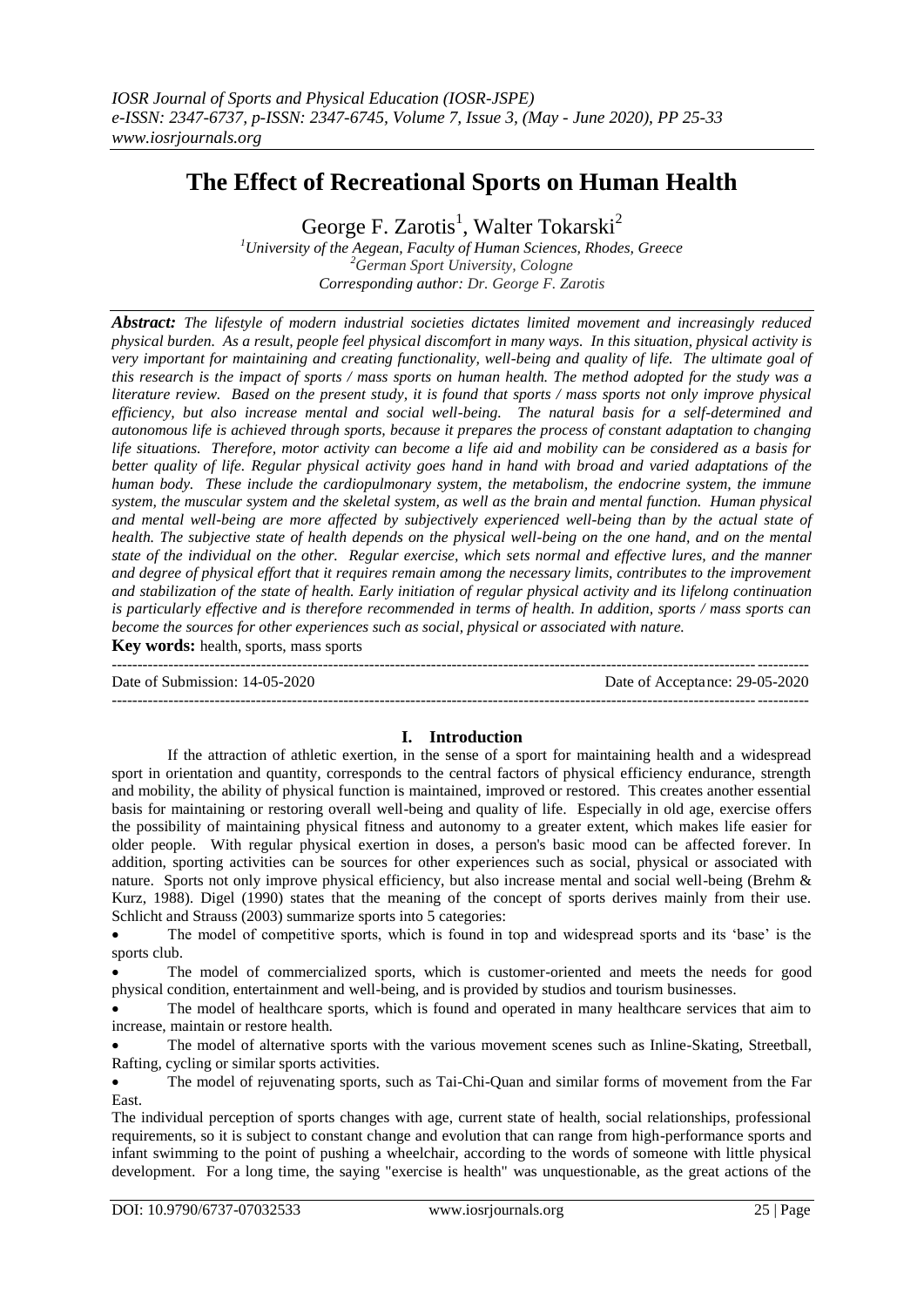German Sports Federation have always emphasized to the public. Singer (2000, 327) summarizes various studies on the effect of athletic activity and points out that "athletic activity of any kind has a positive effect on the usual well-being of many groups of individuals." "Those that exercise sports are considered to be selfconscious, self-controlled, disciplined and hard-working" (Bette, 2001, 7). Piel (2001, 69) states the following about importance: "Health, fitness and integrity are the socially acceptable characteristics of a dynamic, young, successful person, a person who has remained young, a person who remains young». Abele, Brehm, and Gall (1991) refer to some possible framework conditions for athletic activities that could enhance well-being (hence health):

 Activities should, as far as possible, include multifaceted requirements for endurance, strength and mobility.

 The intensity of the physical load should be precautionary aimed at effective loads at a stress level that is subjectively experienced as moderate. But especially at the beginning of the program, for the normal adjustment process, significant marginal values must not be exceeded in favour of the desired psychological effects.

Participants must consider that the sporting activity makes sense both in the short and in the long term.

 The programs should be designed in such a way that the physical exertion required is pleasant for the individual, and everyone who participates can be satisfied with their own effort.

The goal is a lasting "commitment to sports". Muecke (1986, 202) states: "Health motivation probably is a relatively effective motivator for (re-) starting athletic activity and participation in a club. However, it is not powerful enough to make sporting exercise habitual as a steady behaviour standard. "The natural basis for a selfdetermined and autonomous life is achieved through sports, because it prepares the process of constant adaptation to changing life situations. Therefore, motor activity can be a life aid and mobility can be considered as a basis for the quality of life. Mobility includes the ability to coordinate, relax muscles, adapt to growth, regulate body weight, and resist infections, and furthermore strength, flexibility and endurance skills. These skills fall under certain individual systems of our body. So e.g. endurance belongs to the cardio-circulatory system, coordination to the central nervous system. Even if only one system suffers damage, mobility can be severely reduced. This results in the demand for a sport for the elderly, which promotes and supports all individual parts equally and comprehensively shapes motor skills (Meusel, 1990). Gebhard and Hertle (1980) are of the same opinion that the subjective state of health can be improved by athletic activity and that for the active behaviour in leisure time it plays a greater role than the objective state of health. Physical and mental well-being is more affected by subjectively experienced well-being than by the actual state of health. According to the authors, the subjective state of health depends on the physical well-being on the one hand, and on the mental state of the individual on the other. Kapustin (1992), as well, is convinced that regular exercise, which sets normal and effective lures, and the manner and degree of physical effort that it requires remain among the necessary limits, contributes to the improvement and stabilization of the state of health.

General endurance training has multifaceted positive effects. On the one hand it is the basis for physical efficiency and on the other hand it guarantees an optimal protection from the numerous effects of diseases due to lack of movement. We can report the following positive results in detail:

- $\triangleright$  Optimization of heart functions
- $\triangleright$  Conservation of heart function
- $\triangleright$  Strengthening the immune system
- $\triangleright$  Optimization of metabolism
- $\triangleright$  Adaptations at the vegetative nervous level
- $\triangleright$  Increasing efficiency and well-being

In summary, we can argue, scientifically substantiated, that sport can improve and maintain the subjective and objective state of health, where the subjective well-being is more crucial to the condition of human life than the objectively established health. Improving or maintaining good health gives a person quality of life. Hofmann (1980) even claims that health is of paramount importance to humans and is the ultimate goal. Similarly, a disability results in a change of physical integrity and well-being, and therefore changes one's selfimage. The emotional balance is then shaken. There is insecurity as regards the social role and the duties in society and in the social environment (Bach, Hiedl, & Strothmann, 1997). From the point of view of health promotion, it is certainly very pleasant when an initial health incentive is increasingly being replaced by the psychological-social motivation of mental balance, counterbalance and general well-being, without the acceptance of physiological damages.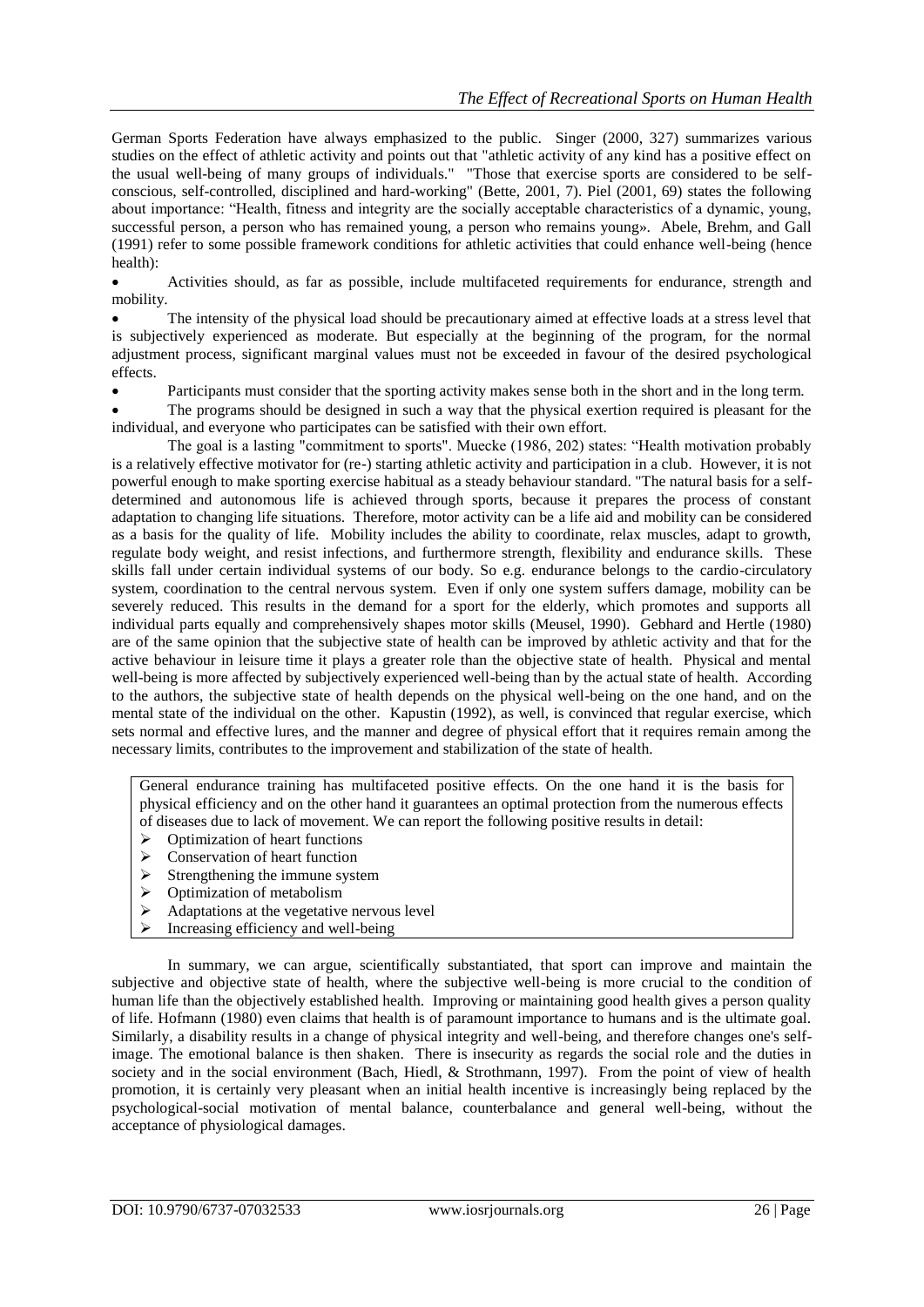# **II. Methodology**

The present study is a bibliographical review that presents the critical points of the existing knowledge about the subject "the Effect of Recreational Sports on Human Health".There is no specialized and comprehensive research in this area. This study attempts to fill this gap and may be a useful aid for those who will make similar efforts in the future. The main objective of the bibliographical review is to integrate the study into the "body" of the relevant literature. The review of the current study refers to clearly formulated questions and uses systematic and explicit criteria for the critical analysis of a published paper by summarizing, sorting, grouping and comparing.

#### **Bibliographic Review Study The effect of physical activity on human health**

The concept of health is subject to a dynamic change. For a long time, there was a minimalist definition, according to which health was identified with the lack of disease. The World Health Organization (WHO) today defines health as a state of extensive physical, mental and social well-being. Various health care offerings - at least in Western industrialized countries - need to be adapted to this broad definition of the concept of health. In recent decades, thanks to pioneering pharmaceutical and invasive treatment processes, there has been impressive progress in the diagnosis and treatment of various diseases. The consequence of this was a further increase in life expectancy. However, diseases still exist, and they not only reduce significantly the subjective quality of life, but also greatly burden the socio-economic system. These include a number of the socalled diseases of civilization, which are increasing massively and whose cause is also associated with lack of physical activity. In addition to cardio-circulatory diseases, diabetes in particular, carbohydrate and fat metabolism disorders, as well as diseases of the musculoskeletal system should be mentioned in this regard. Neurological and mental performance is also affected. Lack of movement accelerates the reduction of bodily functions, such as e.g. observation, attention, awakening. Lack of physical activity is now considered a definite risk factor. As regards the health system, according to estimations in the USA, most deaths are caused by smoking, while in the second place is the lack of movement. Similar numbers most probably apply also in Germany. Two-thirds of all Germans do not get enough physical activity. Therefore, it is more important to develop and implement effective preventive strategies based on movement, which today have acquired new importance in the sense of lifestyle management. So, sports and physical activity became very important. Regular physical activity achieves a tremendous potential for promoting health, which is currently not nearly exhausted. Public debates on these issues, however, often take place without the knowledge of scientific evidence, despite the demand for data-driven Medicine.

The aim of this research is to present the important physiological, healthy effects of regular physical / athletic activity. Essentially, in the sense of physical activity, one means any movement produced by skeletal muscle, which results in an increase in energy consumption. Physical activity is a workout that has a positive effect on health, only if it is planned, structured, purposeful and regular. A physical activity is considered regular, if it is performed at least three days a week. Methodically, a distinction is often made between light, moderate, and heavy physical activity (see Table 1). The effects of adequate regular physical activity on humans are widespread. The health benefit depends decisively on the form, duration and intensity of the physical activity. The regular exercise of the muscles and the activation of the offered energy during the physical load are decisive for the effect on health. Scientific research has better documented the positive effects of endurance forms of movement, such as e.g. walking, running, cycling, etc. in aerobic metabolism, therefore without "hyper-acidification" from lactic acid salt. As far as strength training is concerned, there is currently much less scientific research. From the aspect of health, methodically correct execution is crucial (Zarotis et al., 2011).

**Table 1**

| Examples of light, moderate and heavy physical activity |                                        |
|---------------------------------------------------------|----------------------------------------|
| Intensity                                               | Example                                |
| Light physical activity                                 | Slow walking at a rate of $<$ 4 km / h |
| Moderate physical activity                              | Walking at a rate of 4-7 km $/h$       |
| Heavy physical activity                                 | Various sports and hard manual work    |

#### *Physical activity affects health only if it is planned, structured, purposeful and regular.*

As part of these studies in healthy children and adults of all ages, moderate-intensity aerobic exercise and the related improvement of the cardiorespiratory performance were associated with a significant reduction in the overall mortality risk with a dose-effect ratio. However, it was a prerequisite for physical or athletic activities to take place as regular and long-term training. Daily activities and short stages of physical burden in everyday life, which consume overall more energy, were found also to have a protective effect according to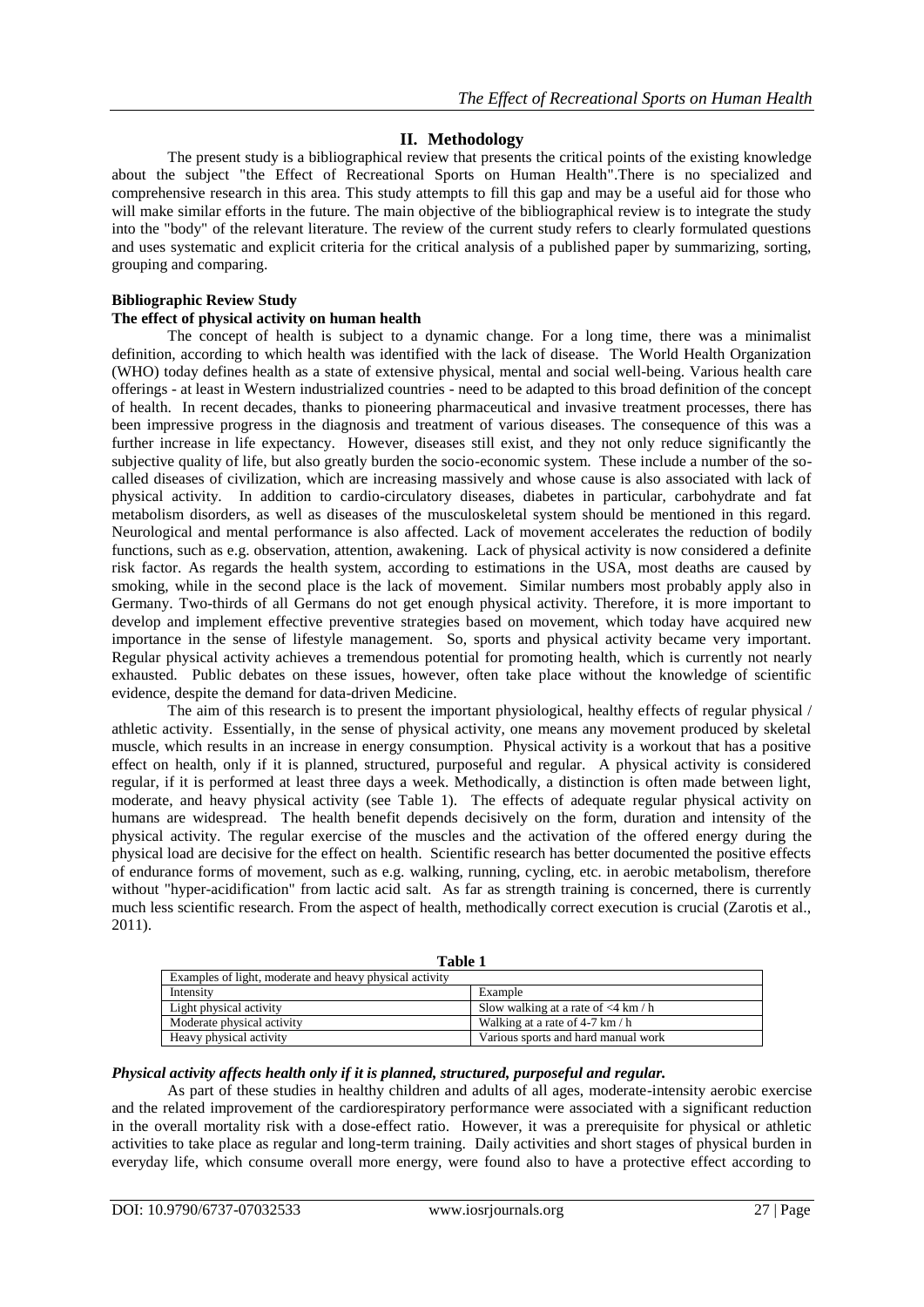various studies. However, they needed additional directed physical activity in the sense of the aforementioned training.

# *Normal effects of regular physical activity*

Regular endurance physical activity has been an integral part of almost the entire evolutionary history of mankind. Therefore, it is understood that similar activities in the sense of a medical training go hand in hand with broad and differentiated adaptations of the human body. These include the cardiopulmonary system, the metabolism, the endocrine system, the immune system, the muscular system and the skeletal system, as well as the brain and mental function. These mechanisms of adaptation functionally lead to an increase of physical and cognitive efficiency (Zarotis et al., 2011).

#### *Cardiopulmonary system*

The effects on the cardiovascular system as well as the function of the lungs are amongst the predominant protective factors, provided by regular physical exercise. They are characterized by a decrease in heart rate both at rest and during physical exertion, improved myocardial perfusion, and increased myocardial oxygenation. Also, stroke volume and cardiac output are increased. Overall, this reduces the workload of the heart. Regarding the effects on the vascular system, the elasticity of arterial blood vessels improves, blood pressure drops and the perfusion of the flow path becomes better (Zarotis et al., 2011).

### *Metabolism*

Physical exercise also affects fat and sugar metabolism in a similarly important way. Endurance training increases the enzymatic breakdown of neutral fats into glycerine and free fatty acids, a process called lipolysis, important for providing energy when the endurance load increases. Lipolysis, on the one hand, breaks down adipose tissue and on the other hand, affects favourably the levels of fat in the blood. Thus, among other things, the very dense lipoproteins increase, particularly the HDL subcategory, and there is a favourable change in LDL cholesterol atherogenic molecules. Also, insulin sensitivity increases and glucose transfer to skeletal muscle cells becomes more efficient. In this way, the abnormal cycle of metabolic syndrome can be effectively broken (Zarotis et al., 2011).

#### *Endocrine system*

The effects on the endocrine system are complex and have not been thoroughly investigated yet. Sports activity certainly affects the normal hormonal cycle in many ways. Thus, it has been proven that physical exercise, among other things, activates the pituitary-cortical axis of the adrenal glands as a result of increased cortisol release from the adrenal cortex. Also, regular exercise, accompanied by improved endurance training, reduces the increase of the stress hormones, norepinephrine and adrenaline, under conditions of physical fatigue. Various studies show that this is also associated with a reduced release of stress hormones in response to mentally stressful factors, in the sense of improved resistance to stress. In terms of health, endurance exercise has also an important effect on insulin secretion. Therefore, the working muscles use glucose more effectively and the pancreas has to produce less insulin. This can reduce the often-elevated insulin levels in the blood in the context of the metabolic syndrome. It is generally accepted that the above hormonal effects contribute significantly to the positive results of physical activity. Regular exercise increases resistance to stressful, psychosocial situations. Recent research suggests that a combination of moderate endurance and strength training increases the release of male sex hormones. On the contrary, excessive sports activity can significantly reduce the release of male as well as female sex hormones (Zarotis et al., 2011).

#### *Immune system*

There is no doubt that regular, moderate resistance training stimulates the immune system. It strengthens the body's whole defence system, consequently, the resistance to bacterial and viral infections increases. We assume that general immune activation - at least in part - is responsible for the anti-cancer effects of athletic activity. Besides, the phenomenon of the so-called open-window is important from a practical point of view. It is characterized by a significant decrease in immune capacity immediately after intensive athletic activity (Zarotis et al., 2011).

# *Cognition and psyche*

Endurance training causes complex functional and structural changes in the central nervous system. Thus, even low-intensity movements help to increase the brain's perfusion in a selective manner. In particular, there is a positive effect on the areas of the brain near the forehead. Additionally, they benefit the connections and networking of central nervous structures. This is especially important during the development of a child's brain. The release of endorphins during muscle exercise combined with the regulation of intracerebral serotonin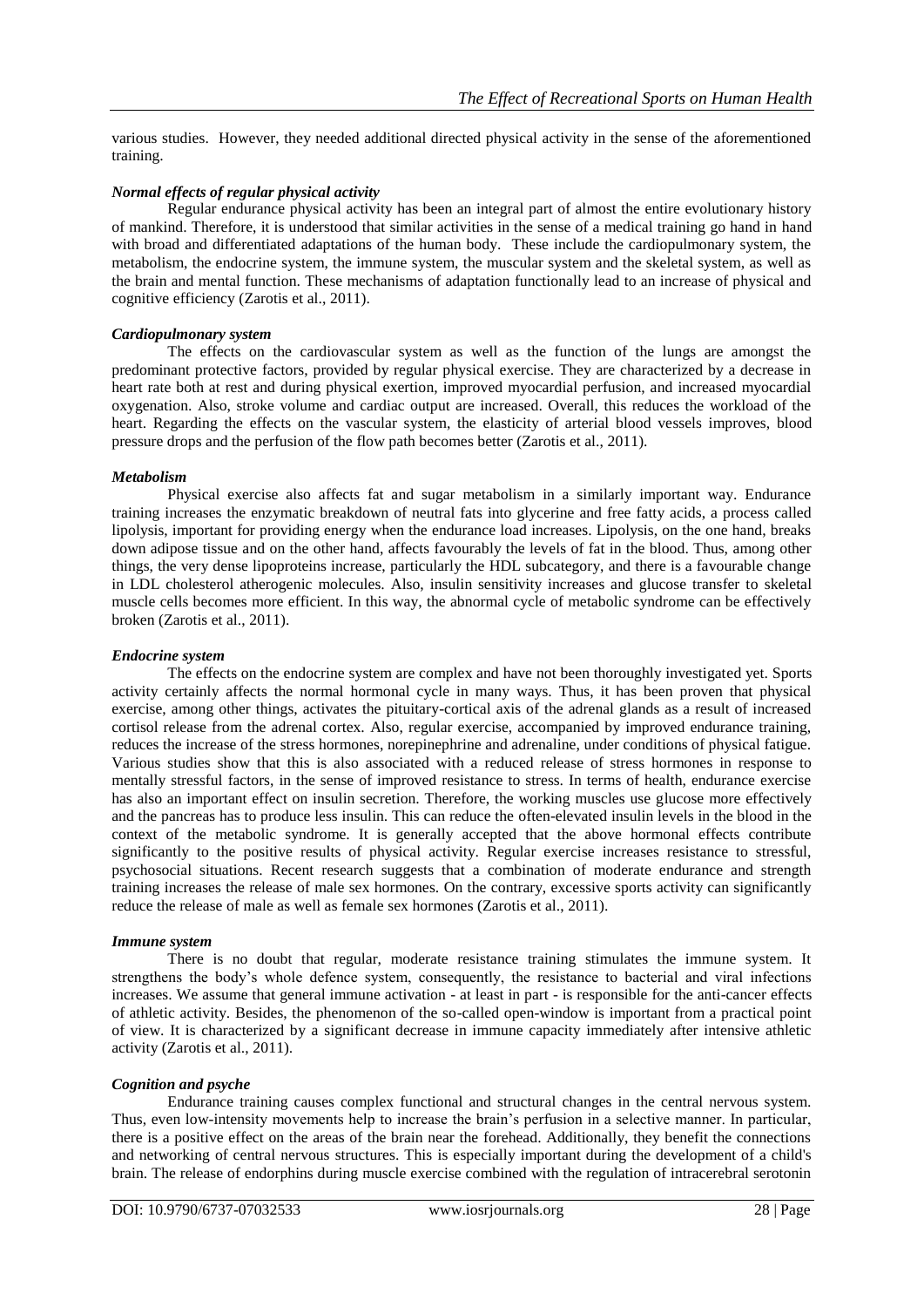release leads to permanent mood improvement and – together with repressing the levels of catecholamine – to increased resistance to psychosocial stress factors (Zarotis et al., 2011).

### *Musculoskeletal system*

Regular training causes extensive functional and morphological changes in working muscles as well as the skeletal system, resulting in increased performance and health-protective adaptations. Thus, regular training prevents muscle mass from degrading and at the same time improves neuromuscular coordination. Without intervention, after the age of 30 years, muscle mass decreases by 0.5-1.00% annually. Also, the activity of enzymes which provide cells with energy as well as the volume of mitochondria increases. Furthermore, glucose and free fatty acid transport efficiency also increases. As a result, the endurance and strength of the working muscles and the metabolism of fat and sugar are favourably affected. Additional strength training also reinforces the bone structure and joint cartilage, thickens and fixes the tendon and ligament fibres. Given the increasing life expectancy of the general population, these effects are important for preventive medicine and should not be underestimated (Zarotis et al., 2011).

### *Physical exercise in primary prevention - scientific data*

In recent years, a series of landmark studies have been conducted to scientifically assess the potential of regular physical exercise for health in the sense of medical training. Summarizing the various epidemiological studies proves both a reduction in overall mortality by about 35% and a reduction in various diseases. Particularly convincing and broad are the data on the reduction of cardio-circulatory diseases and the resulting deaths. Besides, there are particularly encouraging data regarding the prevention of other diseases. The following are some of the primary prevention studies performed in this context (Zarotis et al., 2011).

### *Cardiovascular diseases*

Cardiovascular diseases are, as in the past, one of the leading causes of death and disease in Germany despite impressive therapeutic advances. Judging by demographic developments in western industrialized countries, we don't expect this situation to improve in the coming years. Therefore, it is extremely necessary to develop effective preventive strategies. A large number of epidemiological studies in the field of primary prevention have shown that athletic/physical activity reduces cardiovascular mortality and morbidity considerably, regardless of other risk factors. Thus, it has been proved that burning an additional 2,000-3,000 kcal per week on physical activity reduces the frequency of myocardial infarction significantly. It is worth noting that the form of caloric consumption played an inferior role. Therefore, this result could be achieved e.g. by climbing stairs or walking. A similar effect was found for women in the study of nurse's health (Manson JE, HU FB, Rich-Edwards JW et al. 1999). During the eight-year observation, the study confirmed that moderate walking or intense aerobic exercise reduced cardiovascular incidents by 35% or 37%, respectively. The risk of myocardial infarction and stroke declined. This can be significantly enhanced by nicotine withdrawal, dietary change and weight loss. Thus, Stampfer and his colleagues in the same research group showed that broad lifestyle changes reduced the risk of coronary heart disease by 83% (Stampfer MJ, Frank HB, Manson JE et al. 2000). Blair et al. investigated the correlations between physical efficacy and risk of morbidity or cardiovascular disease. For this purpose, the individuals without previous cardiovascular or malignant diseases, included in the study, were divided into 3 categories of performance. The authors showed that physical activity and improved performance not only significantly reduce overall mortality but also decrease the risk of cardiovascular disease, particularly myocardial infarction and stroke, as well as cancer in men and women (Blair SN, Kohl HW, Barlow CE et al. 1995).Within the observation period, the risk of morbidity increased by a factor of 3 (men) and 5 (women) in the group with the lowest efficiency. This was attributed partially to increased cardiovascular disease. Besides, cancer risk increased by a factor of 4 for men and 16 for women. For women, it was primarily breast cancer, while for men it was mainly prostate and colon cancer. It is not yet clear whether good physical efficiency, objectively judged for example with a fatigue test, is the determining factor or physical activity itself. It is certain, however, that endurance efficiency can be judged more objectively by the degree of physical activity. A Finnish study of twins examined to what extent physical efficiency is determined genetically (Kujala UM, Kaprio J, Sarna S et al. 1998). This aspiring study of about 8000 healthy twin pairs showed that cardiovascular disease risk was decreased for those who exercised regularly compared to those who didn't at all. Specifically, by 43% for those who trained more than 6 times per month and by 29% for those who trained less than that. This protective effect depended on frequency and intensity of training, but not on genetic status.

### *Metabolic syndrome*

The metabolic syndrome is characterized by a condition in which there is excessive weight, fat and sugar metabolism disorders as well as hypertension. The individual characteristics are in themselves serious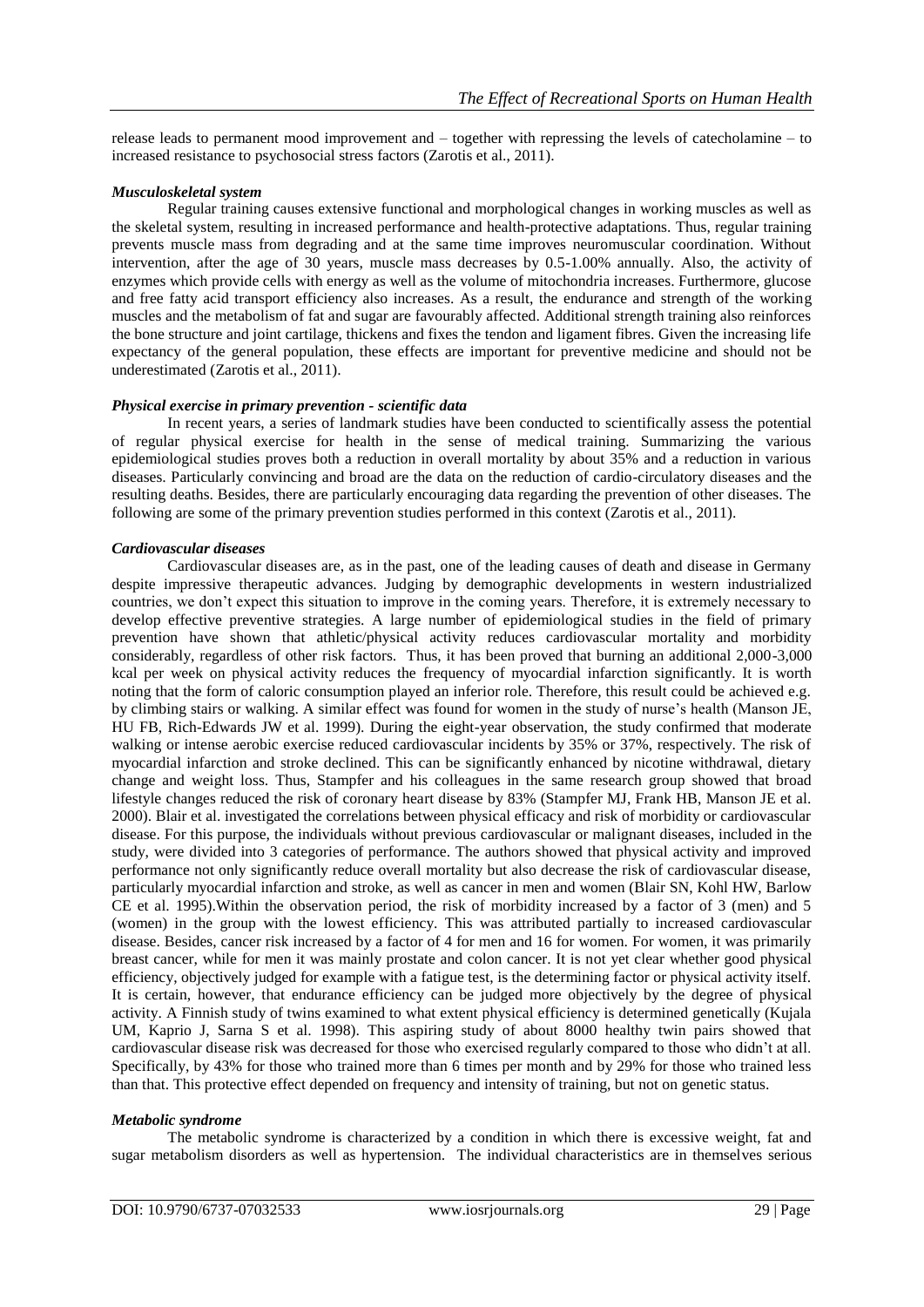risk factors for the occurrence of cardio-circulatory and other associated diseases, but cumulatively they are a dynamic of high risk (called risk package)

# *Lack of exercise and poor diet are the most important factors in the development of the metabolic syndrome.*

Many studies have clearly shown that although genetic factors can have a beneficial effect on the presence of the metabolic syndrome, the determinants of lifestyle are crucial: lack of exercise and poor diet. In Germany the 15-20% of the adult population suffers from this syndrome. Physical activity for endurance, thanks to its physiological effects, can intervene causally in Circulus virtuosos produced by the metabolic syndrome. Due to the enormous importance of the individual factors, the preventive effects of physical activity are listed below separately.

# *Hypertension*

Hypertension (arterial hypertension) plays a special role in the range of cardiovascular diseases. It is one of the most common chronic diseases in Germany and a major risk factor for several comorbidities, including myocardial infarction and stroke. Current research shows that hypertension, especially for predisposed, overweight people, can be significantly reduced with regular exercise. The analysis of the studies carried out to date confirms that physical/athletic endurance activity can reduce systolic pressure by 7-9 mmHg and diastolic by 5-7 mmHg.The training regimen consisted of walking, running and cycling for 2-3 hours per week. In most studies, the maximum effect was achieved after about 10 weeks. The higher the initial blood pressure, the greater it was reduced. Regarding the effectiveness of anti-hypertensive kinesiotherapy, there were no significant differences due to gender or age. However, it is pointed out that in general, because of the methodology, a group with inactive drugs (Placebo) was missing and mainly middle-aged men were examined (Zarotis et al., 2011).

### *Type 2 diabetes*

Type 2 diabetes (DM) is a culture related disease, which is mainly attributed to genetic factors, especially in combination with obesity and lack of physical activity. Correspondingly, the incidence of type 2 diabetes is rapidly increasing. In Germany alone, there are currently at least 4 million patients. The condition is associated with many complications, primarily, damage to blood vessels and the autonomic nervous system. Increasing physical activity in the context of a broad lifestyle change is of particular importance for treatment. Thus, a health study performed on 84,941 nurses in the USA (Hu FB, Manson JE, Stampfer MJ et al. 2001), showed that with extensive lifestyle changes, such as achieving normal weight, adopting a healthy diet, with a high percentage of plant materials and polyunsaturated fatty acids, as well as exercising for at least 30 minutes daily, it was possible to reduce the presence of type 2 diabetes substantially. These findings are supported by another extensive study, which showed that regular exercise as well as providing nutritional advice to overweight people with pre-existing sugar utilization disorder (glucose tolerance) also reduced the recurrence of type 2 diabetes significantly. The Diabetes Prevention Program Research Group (2002) caused a further sensation. After a 2,8-year study, it showed that lifestyle changes based on movement could prevent the recurrence of type 2 diabetes more effectively than drug therapy with Metformin. Therefore, physical exercise is beneficial, even for the primary prevention of type 2 diabetes.

# *Fat metabolism disorders*

Fat metabolism disorders as cardiovascular risk factors also play an important role and in particular, they are responsible for the development of atherogenic diseases such as myocardial infarction and stroke. In the population of Western industrialized countries, the so-called secondary fat metabolism disorders predominate in the context of the metabolic syndrome. These are mainly caused by the lifestyle, i.e. lack of movement and poor diet play equally a harmful role. The positive effect of physical activity on the prevention of metabolic disorders has been widely documented. In particular, various studies have shown protective effects from endurance sports activities, which require a weekly energy intake of 2000-3000 kcal from physical exercise depending on the cardiovascular protective effect. It should be noted that the best results are achieved by combining kinesiotherapy with dietary interventions (Zarotis et al., 2011).

#### *Obesity*

Regular endurance physical exercise has a very well-documented preventive effect on the presence of obesity. In particular, it reduces the risk of the so-called abdominal obesity, which is extremely harmful to health. Less certain are the results of exclusive physical exercise in weight loss. For this purpose, in most cases a combination of dietary measures is needed. Both strategies complement each other and work together (Zarotis et al., 2011).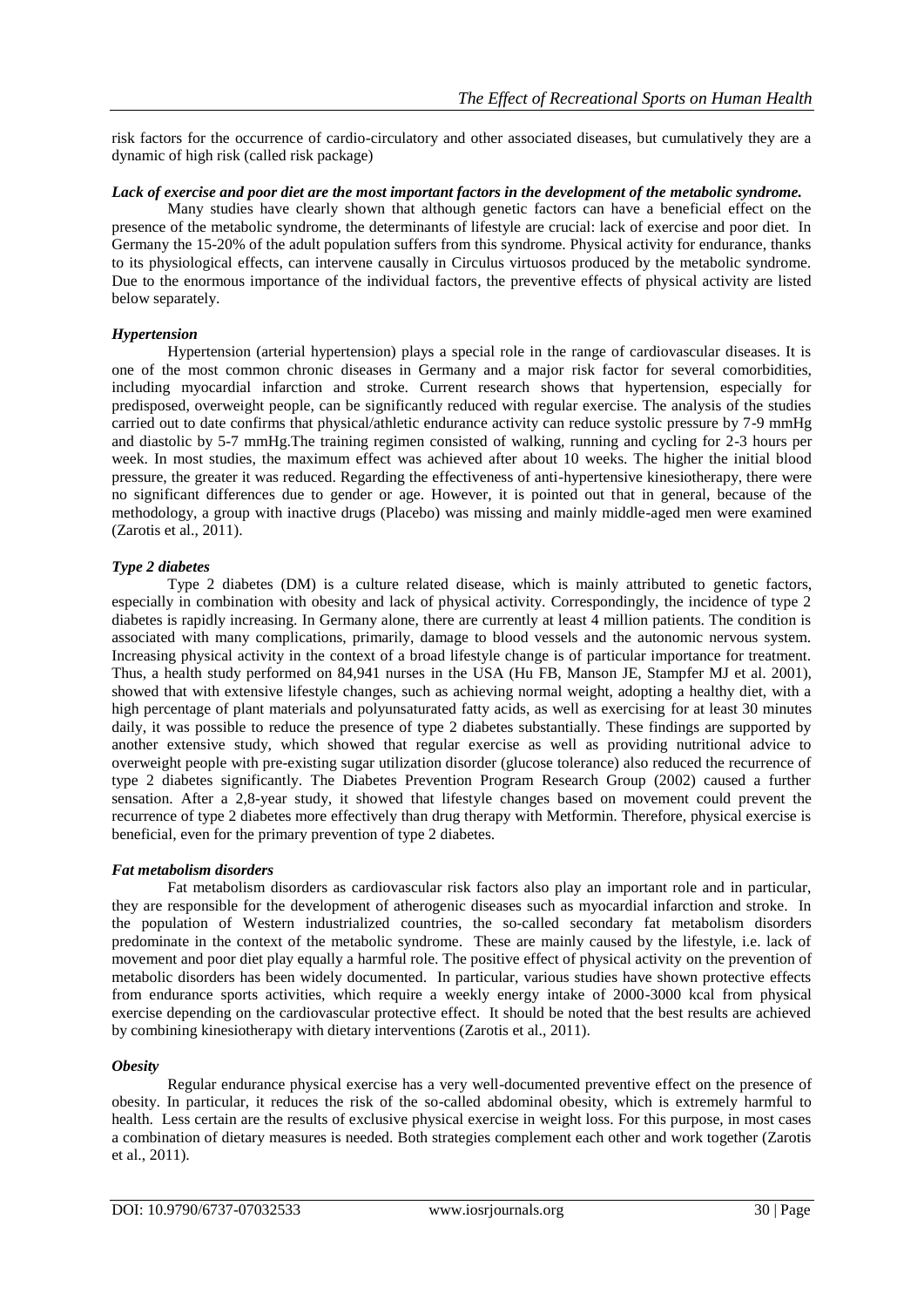# *Cognitive dysfunction*

Maintaining cognitive efficiency as much as possible throughout life is very important for an independent and qualitative life. The reduction in cognitive efficiency is caused by structural and functional changes in the brain. Recent findings suggest that regular exercise significantly reduces the risk of developing cognitive impairment. Two new studies by the United Nations demonstrate empirically the direct correlation between physical exercise and cognitive ability - in this case in older women: for a period of 2 years, scientists followed the lives of more than 16,000 former nurses. At the beginning of the study, the women were between 70 and 81 years old and did not show signs of dementia. In the course of the research, it was proved that physically active women were cognitively more efficient than their inactive colleagues. Another study, in which participated about 2,300 healthy men between the ages of 71 and 93, came to a similar conclusion. In a period of 7 years, around 160 of those who participated in the study suffered from dementia, in most cases Alzheimer's. According to the researchers, physically inactive people were affected much more often than active people. Men, who walked less than 400 meters daily, were almost twice as likely to develop dementia in comparison to those that participated in the study and walked more than 3 kilometres daily (Zarotis et al., 2011).

# *Physical activity in childhood*

Lifestyle diseases start in childhood and adolescence. In particular, the combination of lack of exercise and poor nutrition at this age leads to an increasing prevalence of obesity and metabolic syndrome, with all the consequences regarding health as well as psychosocial consequences such as insecurity and isolation. This makes it imperative to take timely precautionary measures. In addition to programs for overweight children, the curriculum at school oriented at healthcare should play an important role as well. In this regard, physical activity in all its variations plays a key role: it is necessary for the development of children and adolescents. Movement is essential for the development of healthy and productive children and young people. It is necessary not only for physical but also for cognitive development: it promotes learning ability, learning skills and psychosocial well-being. With movement, children perceive, conquer and expand their world, and furthermore they gain self-control and self-esteem. Motor ability is a prerequisite for being able to participate in most social areas. This does not concern only sports. The basis is set in childhood: children that have not learned at a young age to swim, ride a bike or catch a ball, later in life find it difficult to engage themselves in sports and have a physically active life. Thus, they lack an important condition for social integration and social participation (Zarotis et al., 2011).

# *Physical activity in old age*

Thanks to hygiene, Medicine and prosperity, the life expectancy of Germans has increased by more than 30 years in the last hundred years. Today, a 70-year-old man is on average about 5 years younger as regards his physical and mental performance compared to a man of the same age in 1980. Statistically today a 60-year-old man still has 20 years of life ahead of him, while a 60-year-old woman has 24 more years. According to the German Parliament's Research Committee on demographic change, an "elderly" person often still has more than 25 years to live: The 60-79 age group is referred to by the committee as "older people", the 80-99 age group is classified as "elderly" and the persons over 100 years of age are classified as "centenarian". According to this definition, today a quarter of Germans belong to the "older people". In the year 2050 this percentage will exceed 40%. Physical activity is the key to good physical and mental well-being in old age (Zarotis et al., 2011).

# *Physical activity is the key to good physical and mental condition in old age.*

However, almost half of the people over the age of 50 do not exercise at all, while 80% of the people over the age of 70 do not exercise at all. Therefore, only 10-15% of older people exercise regularly - as Sports Science requires. The positive effects of exercise on older people are undeniable. Those who exercise regularly have higher performance, are more flexible and more confident than people who do not exercise at all. Studies show that in a comparison between peers, physically active older people feel better about their health and respectively trust themselves more. For people over the age of 55, the desire for good physical and mental condition is the most important commodity in life, even more than wealth or independence. Nevertheless, in this period of life, it is crucial to complete the endurance training with coordination and muscle strengthening exercises. Only by expanding the range of motion can age-related functional impairments be effectively slowed down or avoided (Zarotis et al., 2011).

# *Practical guidelines for medical training*

So which form of physical activity is best in terms of health? Most of the time, the predominance of dynamic (cycling, swimming, running, etc.) over static forms of training (strength sports) is accepted. Endurance training brings the above beneficial physiological results like no other major motor form of training.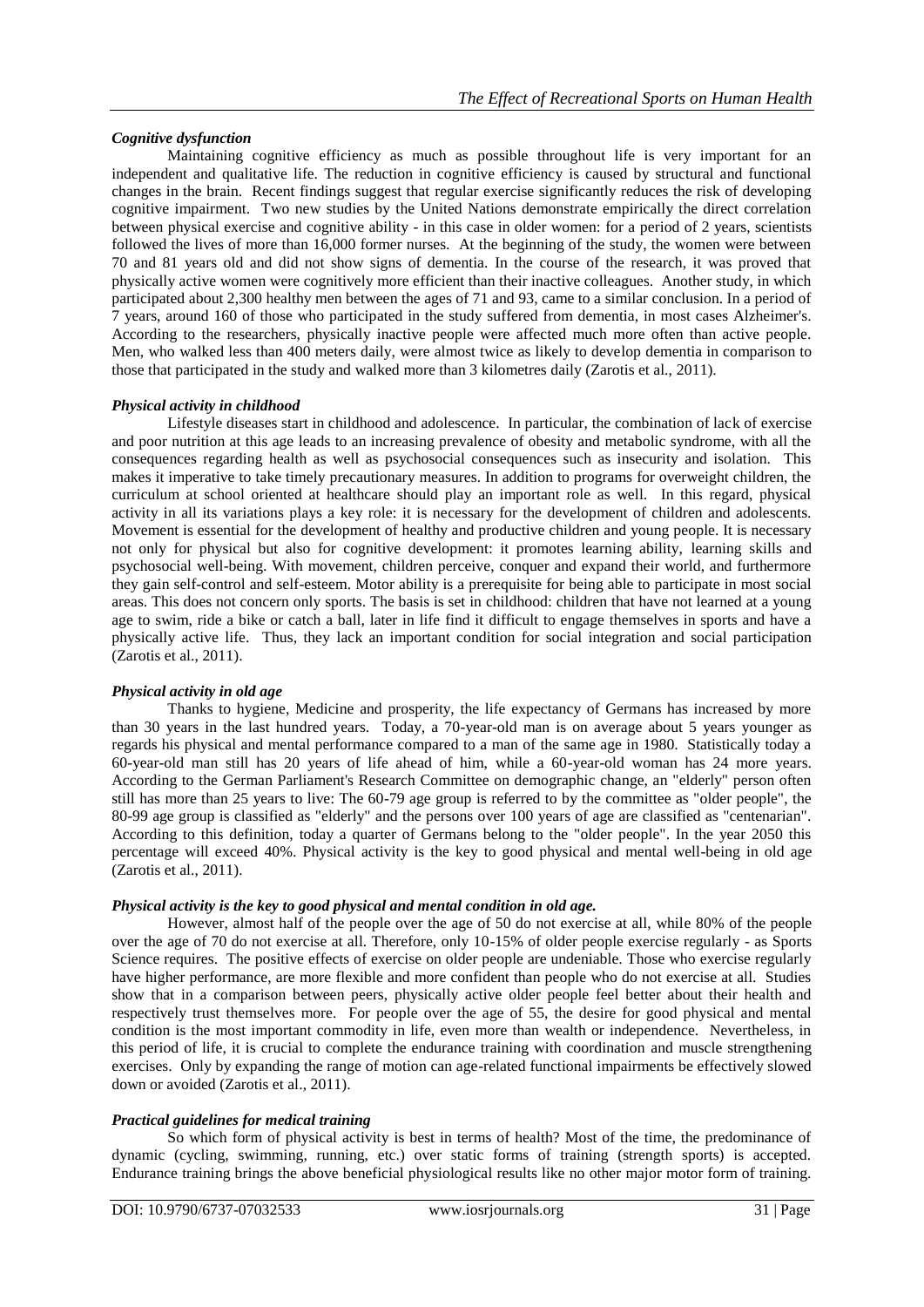At the same time, as a rule, these are sport types, the exercise of which can be easily adjusted. Nevertheless, a complementary strength training is increasingly considered to have positive results, that is in the right dose and industrially well-executed with an intensity of up to 40-50% of maximum strength in the sense of a multifaceted model. Basically, in each type of sport, there must be individual athletic-medical advice regarding the appropriate degree of physical burden as well as the individual optimal intensity and frequency of execution. According to modern recommendations, one should exercise for at least 30 minutes with moderate intensity as many days a week as possible, preferably daily. Respectively, the recommendations of the sports-medical companies formulate the basic principle "Better slower and longer". There the intensity is set at 3-6 metabolic units (METS) and corresponds to a consumption of about 4-7 kcal / minute. For example, this corresponds to a 2-3 km walk in 30 minutes. In addition, many newer studies have shown that even non-intensive workouts, especially endurance sports, are important for health. The increased consumption of calories due to muscle work obviously has a central place in the prevention of diseases due to lack of movement. That can be achieved, e.g. and in the form of regular increased daily activities. Such knowledge is particularly important for the kinesiotherapy of patients at risk, because this portion of patients, due to their limited fatigue capacity, are often unable to engage in athletic activity in the original sense. At this point, in addition to reducing the risk, improving the quality of life also plays an important role, which contributes significantly to the long-term continuation of all measures (Zarotis et al., 2011).

#### **III. Conclusion**

Health is perceived as an event of processes, which is formed in the current social and individual context. Mental, physical, and social aspects are important in describing health. Health and illness must be considered (physically, mentally, and socially) the opposites of a multidimensional continuum of health-illness, in which a person can be placed at a particular time. This 'momentary depiction' of health is the result of a dynamic balance (Balance) between the individual with his/her protective factors and the demands of his/her socio-ecological environment.

Researchers need to agree on processes that demonstrate mental well-being, fitness, social relationships and the ability to function in everyday life. This condition is not static, thus stable once and for all. It is being restored anew with the constant interaction of man and the environment. It is therefore the result of an ongoing process in which there is a constant interaction between people and their environment. On the one hand we have the adaptation of individuals to their environment and on the other hand the assimilation of the environment with the people it influences. If a state is achieved and maintained in which people can develop their life and experience physical, mental and social well-being, then they are considered "healthy". Where this condition is not achieved, the person is considered "sick." So, a great deal of scientific research shows that regular sports physical activity has tremendous potential in terms of maintaining a person's physical and mental health at all stages of that person's life. Biological mechanisms are complex and affect almost all organ systems. The health benefit depends significantly on the form, duration and intensity of the physical activity. Forms of endurance motion are recommended such as e.g. walking, running, cycling, etc. of moderate intensity for at least 2 times a week for 30-60 minutes each time. In addition, moderate strength training should be added that should include all major muscle groups. Early initiation of regular physical activity and its uninterrupted, lifelong continuation is particularly effective and is therefore recommended in terms of health (Zarotis et al., 2011).

#### **References**

- [1]. **Abele, A./ Brehm, W./ Gall, T. (1991):** Sportliche Aktivitaet und Wohlbefinden. In: Abele, A./ Becker, P. (Hrsg.): Wohlbefinden: Theorie, Empirie, Diagnostik. Weinheim: Juvneta, 279-296.
- [2]. **Bach, A./ Hiedl, C./ Strothmann, M. (1997):** Alltag der neurologischen Rehabilitation Psychologische Aspekte. In: F.L. Welter & P.W. Schoenle (Hrsg.), Neurologische Rehabilitation (8-20). Fischer: Stuttgart.
- [3]. **Bette, K.-H. (2001):** Koerper, Sport und Individualisierung. In: G. v. Randow (Hrsg.): Wie viel Koerper braucht der Mensch? Standpunkte zur Debatte, Hamburg: Koerber-Stiftung, 88-100.
- [4]. **Blair, S. N/ Kohl, H. W, Barlow, C. E. et al. (1995):** Changes in physical fitness and all-cause mortality. A prospective study of healthy and unhealthy men. JAMA 273, 1093-1098.
- [5]. **Brehm, W./ Kurz, D. (1988):** Sport ab 50. Eine Analyse mit paedagogischem Interesse am Beispiel einer Kommune und eines Grossvereins. Bielefelder Beitraege zur Sportwissenschaft. Bielefeld: Fakultaet fuer Sportwissenschaft.
- [6]. **Gebhard, U./ Hertle, J. (1980):** Soziale, sozialpsychologische und psychologische Aspekte. In: Kapustin, P. (Hrsg.): Senioren und Sport. Bad Homburg: Limpert, 15-40.
- [7]. **Diabetes Prevention Program Research Group (2002):** Reduction in the incidence of type 2 diabetes with lifestyle intervention or Metformin. N Engl J Med 346, 393-403.
- [8]. **Hofmann, W. (1980):** Einrichtungen und Moeglichkeiten der Alternhilfe Ansatzmoeglichkeiten fuer den Seniorensport. In: Groessing, S. (Hrsg.): Senioren und Sport. Bad Homburg: Limpert, 59-81.
- [9]. **Hu, F. B./ Manson, J. E/ Stampfer, M. J et al. (2001):** Diet, lifestyle, and the risk of type 2 diabetes mellitus in women. N Engl J Med 345,790-797.
- **[10]. Kapustin, P. (1992):** Didaktische Aspekte des Seniorensports. In: Baumann, H. (Hrsg.): Altern und koerperliches Training. Bern/Goettingen/ Toronto: Huber, 215-225.